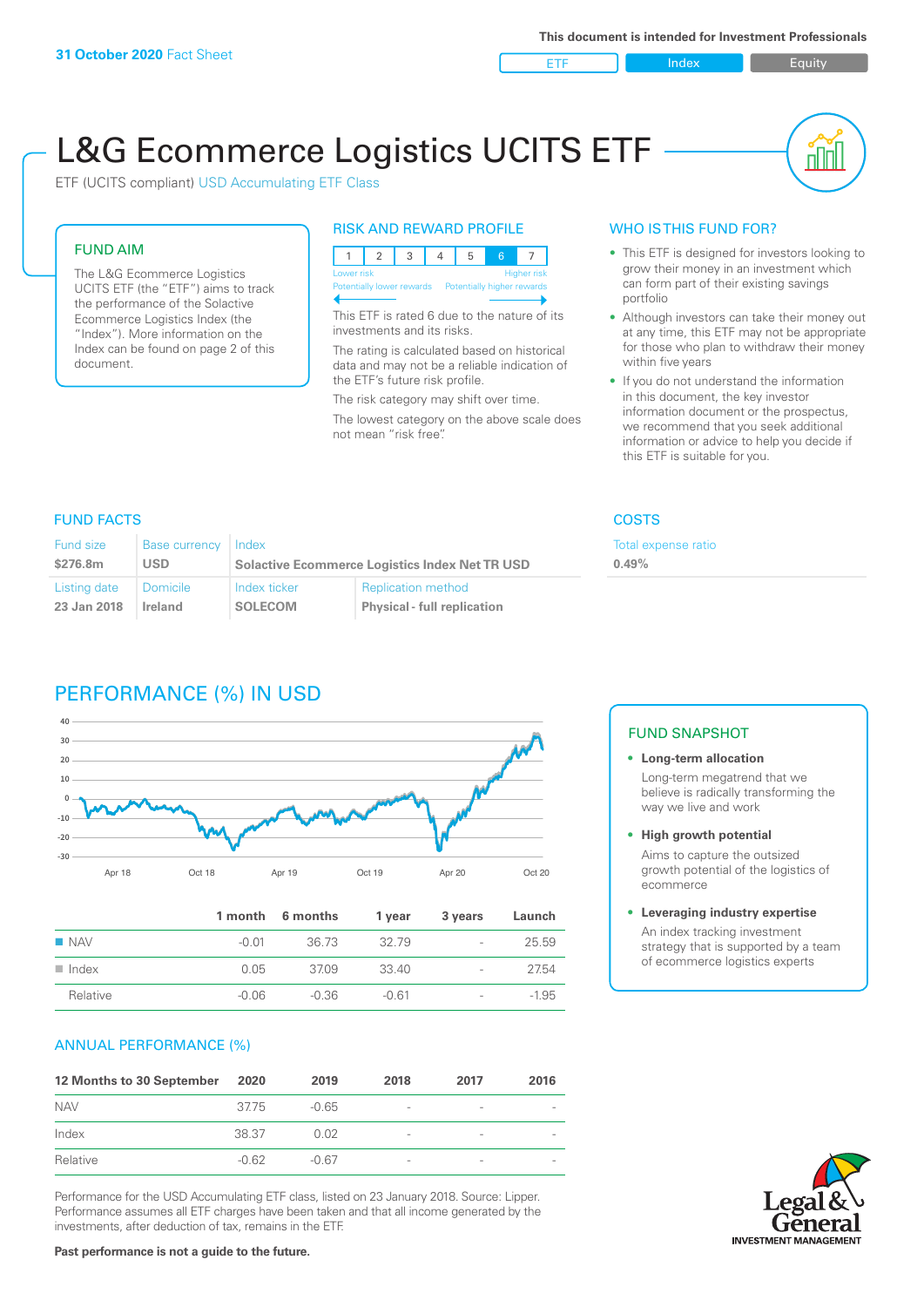# L&G Ecommerce Logistics UCITS ETF

ETF (UCITS compliant) USD Accumulating ETF Class

# INDEX BREAKDOWN

The breakdowns below relate to the Index. The ETF's portfolio may deviate from the below. All data source LGIM unless otherwise stated. Totals may not sum to 100% due to rounding.



#### SECTOR (%)

| $\blacksquare$ Industrials | 60.3 |
|----------------------------|------|
| ■ Consumer Discretionary   | 16.4 |
| Information Technology     | 9.5  |
| ■ Ecommerce                | 2.9  |
| Cloud Providers            | 2.9  |
| $\blacksquare$ Financials  | 2.7  |
| ■ Consumer Staples         | 27   |
| Logistics Automation       | 24   |
|                            |      |



# CURRENCY (%)

| $\blacksquare$ USD | 38.9 |
|--------------------|------|
| $\blacksquare$ JPY | 18.8 |
| ■ EUR              | 14.6 |
| $\blacksquare$ DKK | 6.6  |
| $H$ HKD            | 6.5  |
| $\blacksquare$ TWD | 3.1  |
| CHF                | 2.8  |
| $\Box$ CAD         | 2.6  |
| $K$ KRW            | 2.5  |
| $\Box$ Other       | 3.5  |
|                    |      |

■ Top 10 constituents 31.0% Rest of Index 69.0% No. of constituents in Index 38

# TOP 10 CONSTITUENTS (%)

| Vipshop                | 3.8 |
|------------------------|-----|
| Sinotrans              | 3.4 |
| Kerry Logistics        | 3.2 |
| <b>Dimerco Express</b> | 3.1 |
| Ryder                  | 3.1 |
| JD.com                 | 29  |
| Alibaba Group          | 2.9 |
| Nippon Yusen           | 29  |
| <b>XPO Logistics</b>   | 2.9 |
| Kintetsu World Express | 28  |
|                        |     |

# INDEX DESCRIPTION

The Index aims to track the performance of a basket of stocks of logistics service providers and technology companies who are engaged in ecommerce.

The Index is comprised of companies which are publically traded on various stock exchanges around the world that provide (i) "logistics" services (i.e. the warehousing of goods or the fulfilment and delivery of goods) or (ii) software solutions to companies that provide logistic services in connection with "ecommerce" (i.e. the buying and selling of goods on the internet). A company is only eligible for inclusion in the Index if (1) it is of a sufficient size (determined by reference to the total market value of the proportion of its shares that are publically traded) and (2) it is sufficiently "liquid" (a measure of how actively its shares are traded on a daily basis).

The universe of companies out of which the Index selection is made is refreshed annually in April. However, the Index is reconstituted semi-annually in April and October in accordance with the full selection criteria and all companies are equally weighted within the Index. On a monthly basis, the weight of each company is assessed and, if any of them exceeds 15% of the Index, the weights of all companies are adjusted so that they are again equally weighted within the Index.

# INVESTMENT MANAGER

GO ETF Solutions LLP is the investment manager for each of the exchange traded funds (ETFs) issued by Legal & General UCITS ETF Plc and is responsible for the day-to-day investment management decisions for this ETF. The team is highly experienced with respect to all aspects relating to the management of an ETF portfolio, including collateral management, OTC swap trading, adherence to UCITS regulations and counterparty exposure and monitoring.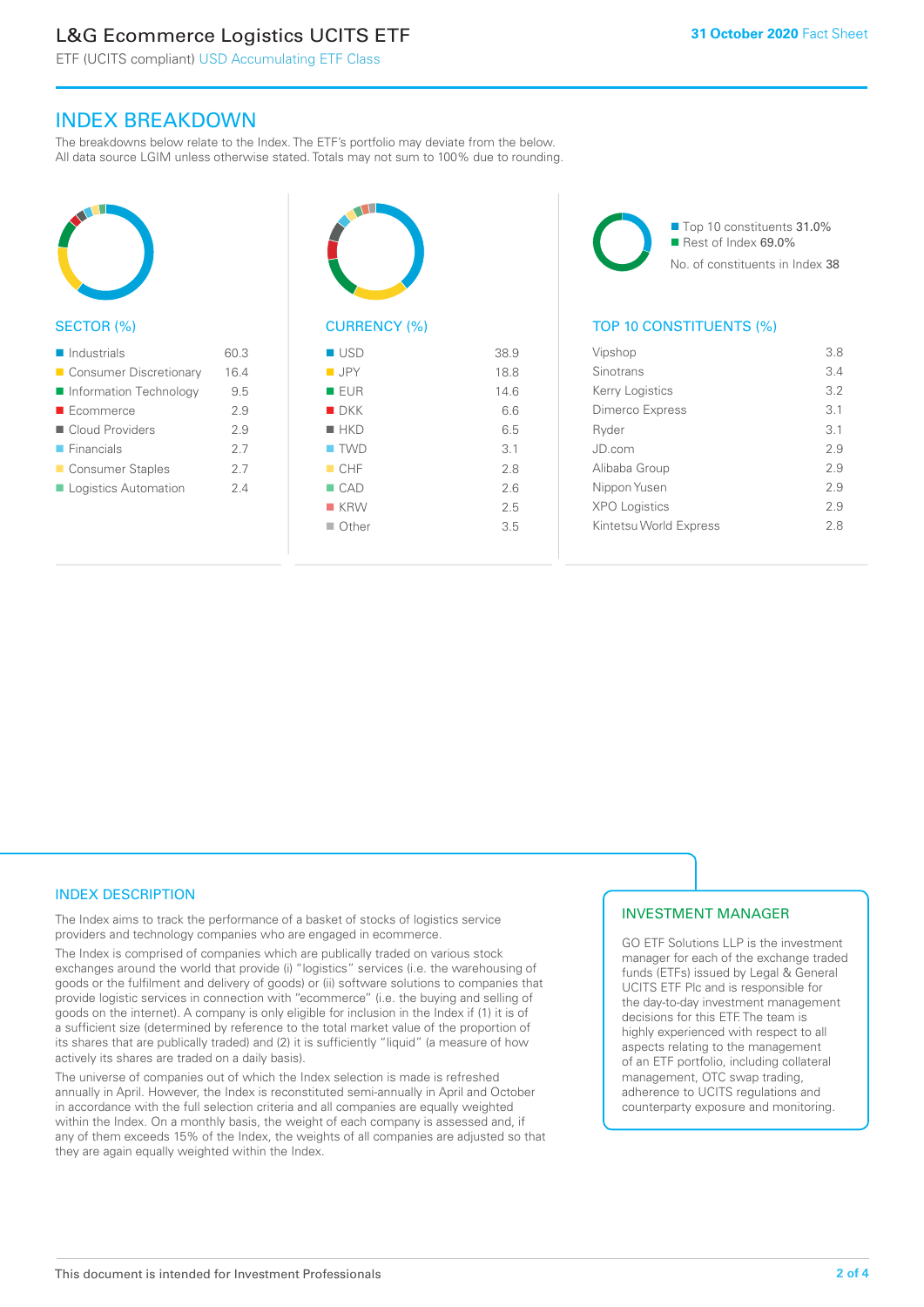# L&G Ecommerce Logistics UCITS ETF

ETF (UCITS compliant) USD Accumulating ETF Class

## KEY RISKS

- The value of an investment and any income taken from it is not guaranteed and can go down as well as up; you may not get back the amount you originally invested.
- An investment in the ETF involves a significant degree of risk. Any decision to invest should be based on the information contained in the relevant prospectus. Prospective investors should obtain their own independent accounting, tax and legal advice and should consult their own professional advisers to ascertain the suitability of the ETF as an investment.
- The value of the shares in the ETF is directly affected by increases and decreases in the value of the Index. Accordingly the value of a share in the ETF may go up or down and a shareholder may lose some or the entire amount invested.
- The ETF's ability to closely track the Index will be affected by its ability to purchase and/or sell the Index constituents and any legal or regulatory restrictions or disruptions affecting them.
- The ETF's ability to closely track the Index will also be affected by transaction costs and taxes incurred when adjusting its investment portfolio generally and/ or to mirror any periodic adjustments to the constituents of the Index. There can be no certainty that ETF shares can always be bought or sold on a stock exchange or that the market price at which the ETF shares may be traded on a stock exchange will reflect the performance of the Index.
- The ETF is subject to the risk that third party service providers (such as a bank entering into swaps with the ETF or the ETF's depositary) may go bankrupt or fail to pay money due to the ETF or return property belonging to the ETF.
- As the Index includes micro, small and medium-sized publicly traded companies, the ETF is subject to the risk that such companies may be more vulnerable to adverse business or economic events and greater and more unpredictable price changes than larger companies or the stock market as a whole.
- Companies that provide logistics services or software solutions to logistic service providers in connection with ecommerce are particularly vulnerable to changes in business cycles and general reductions in consumer spending resulting from recession or other economic factors. Such factors could lead to a decline in the value of the companies represented in the Index and therefore the ETF.

For more information, please refer to the key investor information document on our website Ø

## TRADING INFORMATION

| <b>Exchange</b>           | <b>Currency ISIN</b> |              | <b>SEDOL</b>   | <b>Ticker</b> | <b>Bloomberg</b> |
|---------------------------|----------------------|--------------|----------------|---------------|------------------|
| London Stock Exchange USD |                      | IE00BF0M6N54 | BFOM6N5 ECOM   |               | ECOM I N         |
| London Stock Exchange GBP |                      | IE00BF0M6N54 | <b>BF0M776</b> | <b>FCOG</b>   | FCOG IN          |
| Deutsche Börse            | EUR                  | IE00BF0M6N54 | <b>BF0M798</b> | FTI H         | ETLH GY          |
| Borsa Italiana            | <b>EUR</b>           | IE00BF0M6N54 | <b>BF0M787</b> | <b>FCOM</b>   | <b>FCOM IM</b>   |
| <b>NYSE Euronext</b>      | EUR                  | IF00BF0M6N54 | BF0M7B0        | <b>FCOM</b>   | FCOM NA          |
| <b>SIX Swiss Exchange</b> | CHE                  | IE00BF0M6N54 | <b>BMG6919</b> | ECOM          | FCOM SW          |

The currency shown is the trading currency of the listing.

#### **Index Disclaimer**



#### SPOTLIGHT ON LEGAL & GENERAL INVESTMENT MANAGEMENT

We are one of Europe's largest asset managers and a major global investor, with assets under management of €1,369.6 billion (as at 30 June 2020). We work with a wide range of global clients, including pension schemes, sovereign wealth funds, fund distributors and retail investors.

Source: LGIM internal data as at 30 June 2020. The AUM disclosed aggregates the assets managed by LGIM in the UK, LGIMA in the US and LGIM Asia in Hong Kong. The AUM includes the value of securities and derivatives positions.

# COUNTRY REGISTRATION



# TO FIND OUT MORE



The L&G Ecommerce Logistics UCITS ETF (the "ETF") is not sponsored, promoted, sold or supported by Solactive AG. Nor does Solactive AG offer any express or implicit guarantee or assurance either with regard to the results of using the Index and/or Index trade mark or the Index price, at any time or in any other respect.

The Solactive eCommerce Logistics Index Net Total Return (the "Index") is calculated and published by Solactive AG. Solactive AG uses its best efforts to ensure that the Index is calculated correctly. Irrespective of its obligations towards Legal & General UCITS ETF Plc, Solactive AG has no obligation to point out errors in the Index to third parties including, but not limited to, investors and/or financial intermediaries of the ETF. Solactive AG does not guarantee the accuracy and/or the completeness of the Index or any related data, and shall not have any liability for any errors, omissions or interruptions therein.

Neither publication of the Index by Solactive AG, nor the licensing of the Index or Index trade mark, for the purpose of use in connection with the ETF, constitutes a recommendation by Solactive AG to invest capital in said ETF nor does it, in any way, represent an assurance or opinion of Solactive AG with regard to any investment in this ETF. In no event shall Solactive AG have any liability for any lost profits or indirect, punitive, special or consequential damages or losses, even if notified of the possibility thereof.